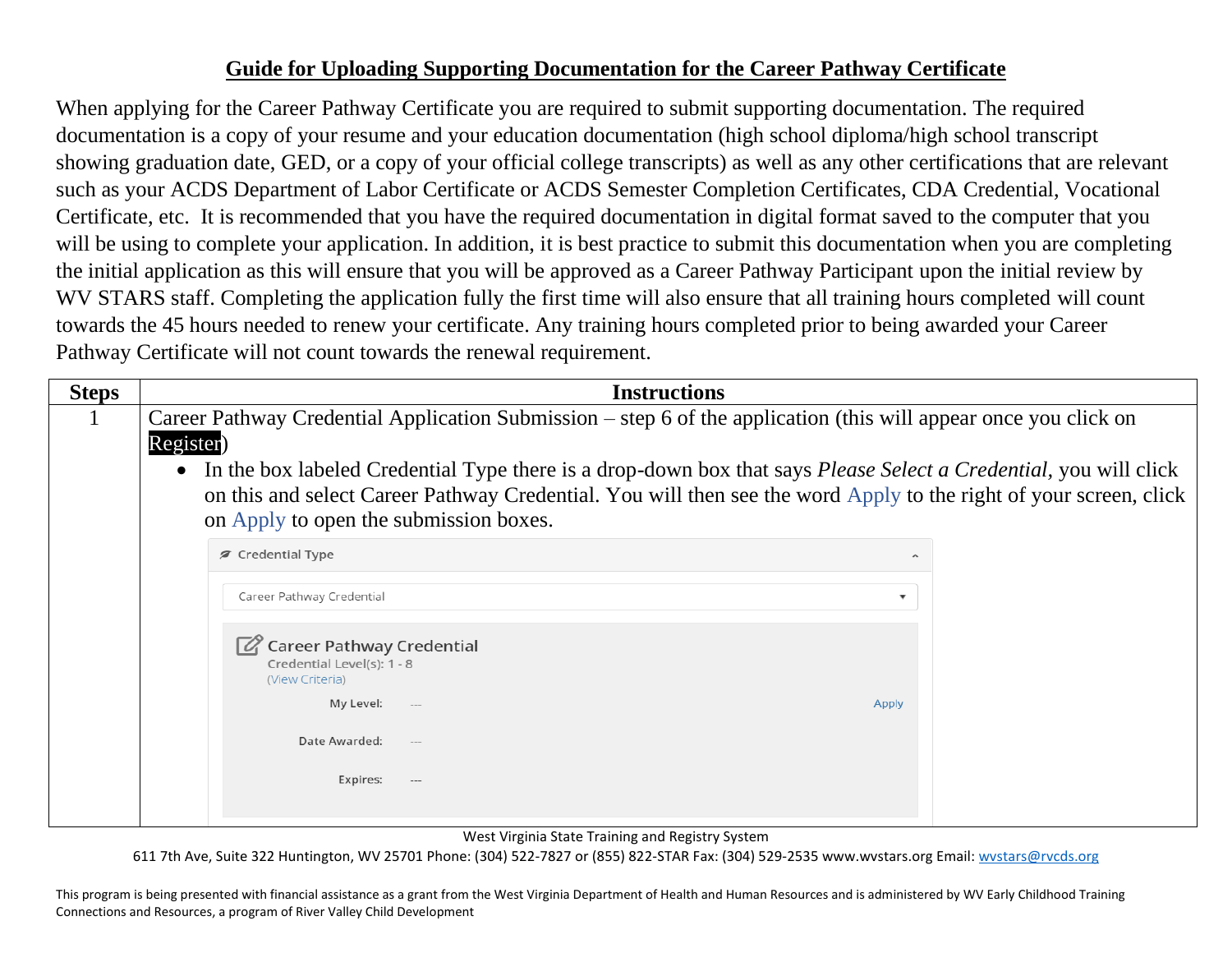| $\overline{2}$ | <b>Experience in Early Care and Education</b> – this is where you will submit your resume<br><b>Click on Add New</b><br>Click on Upload to select the file saved on your computer<br>Once you have selected the correct file you will then need to enter the years of experience you have working in<br>$\bullet$<br>the field of early care and education, if you do not have at least one year of experience, then you will enter 0.<br>Click $Save$ – you will know you did it correctly as it will show as pending on your screen.<br>$\bullet$ |
|----------------|-----------------------------------------------------------------------------------------------------------------------------------------------------------------------------------------------------------------------------------------------------------------------------------------------------------------------------------------------------------------------------------------------------------------------------------------------------------------------------------------------------------------------------------------------------|
|                | <b>Experience in Early Care and Education</b><br>Please attached a copy of your resume here indicating your years of experience in Early Care and Education. Resume is subject to<br>review.                                                                                                                                                                                                                                                                                                                                                        |
|                | Adding Experience<br>Please Upload a Copy of a<br>• DSmith - Resume.jpg<br>Remove<br><b>Resume Indicating</b><br>Experience:<br>▲<br>Years Experience in the<br>0.00<br>$\overline{\mathbf{v}}$<br>Early Care and Education<br>Field:<br>Cancel<br>Save                                                                                                                                                                                                                                                                                             |
|                | <b>Max Points Available: 0</b><br><b>My Points: 0</b>                                                                                                                                                                                                                                                                                                                                                                                                                                                                                               |
|                |                                                                                                                                                                                                                                                                                                                                                                                                                                                                                                                                                     |

West Virginia State Training and Registry System

611 7th Ave, Suite 322 Huntington, WV 25701 Phone: (304) 522-7827 or (855) 822-STAR Fax: (304) 529-2535 www.wvstars.org Email: [wvstars@rvcds.org](mailto:wvstars@rvcds.org)

This program is being presented with financial assistance as a grant from the West Virginia Department of Health and Human Resources and is administered by WV Early Childhood Training Connections and Resources, a program of River Valley Child Development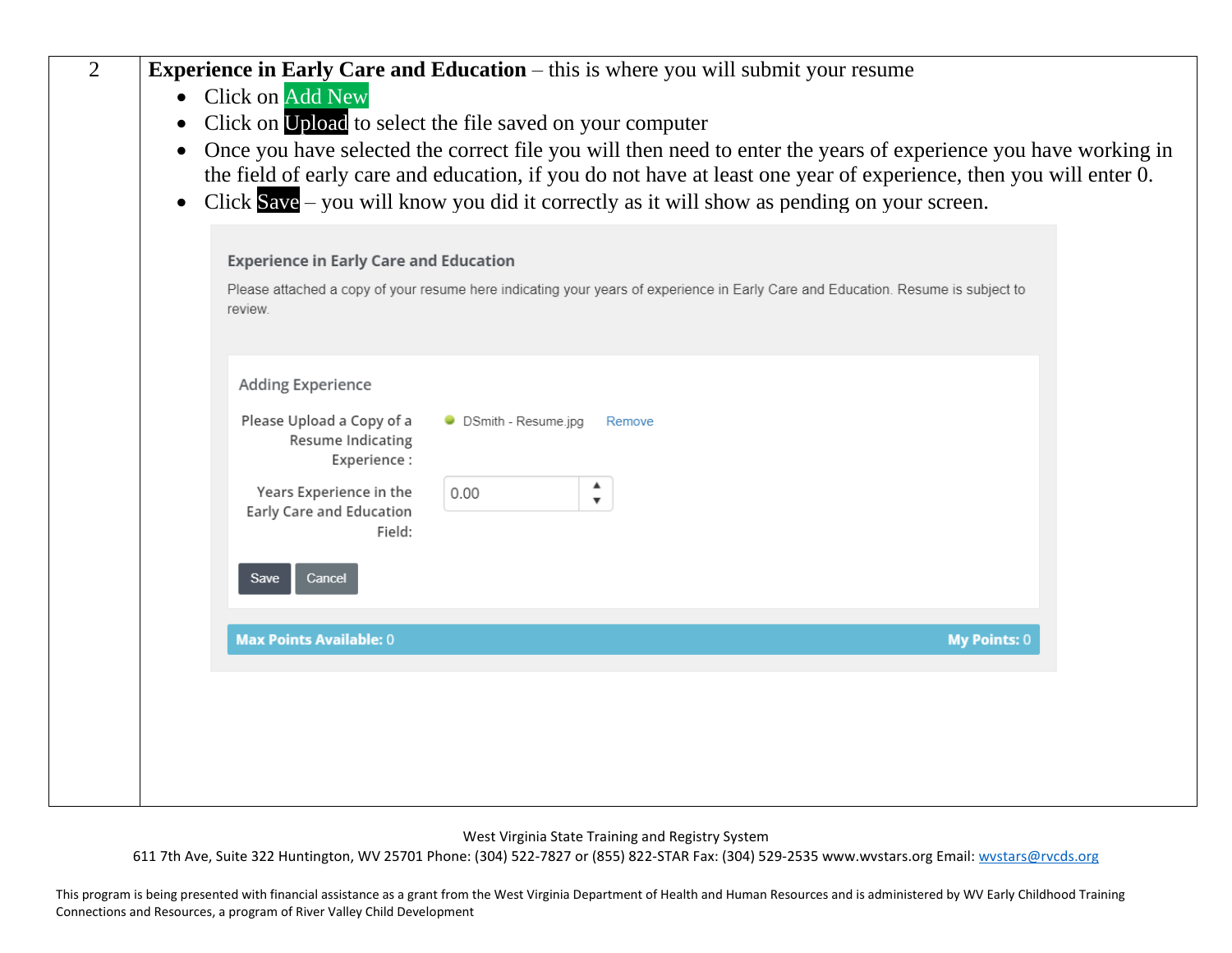| can submit your documentation.                                |                                                                                                                                                                                                                                                                                                                                                                                                                                                                                                                                                  |                            |   |                                                                                                              |
|---------------------------------------------------------------|--------------------------------------------------------------------------------------------------------------------------------------------------------------------------------------------------------------------------------------------------------------------------------------------------------------------------------------------------------------------------------------------------------------------------------------------------------------------------------------------------------------------------------------------------|----------------------------|---|--------------------------------------------------------------------------------------------------------------|
| Box 1 -                                                       |                                                                                                                                                                                                                                                                                                                                                                                                                                                                                                                                                  |                            |   |                                                                                                              |
| Click on Add New Degree<br>enter that information in this box | Academic Institution $-$ if your school is listed then you may select it from the drop-down box<br>Institution Not Listed Above – if your school was not listed, then you will enter it here<br>Degree $-$ if your degree is listed you may select if from the drop-down box<br>Date Earned – enter the date that your college degree or high school diploma/GED was earned<br>Click on Upload to select your documentation from your computer<br>Click on $Save$ – you will know you did it correctly as it will show as pending on your screen |                            |   | Degree Not Listed Above – if it was not listed or you are entering your high school diploma/GED then you can |
| <b>Formal Education</b>                                       |                                                                                                                                                                                                                                                                                                                                                                                                                                                                                                                                                  |                            |   |                                                                                                              |
| + Add New Degree                                              |                                                                                                                                                                                                                                                                                                                                                                                                                                                                                                                                                  |                            |   |                                                                                                              |
| <b>Academic Institution</b><br>Degree                         | Date Earned                                                                                                                                                                                                                                                                                                                                                                                                                                                                                                                                      | <b>Verification Status</b> |   |                                                                                                              |
| <b>Adding Degree</b>                                          |                                                                                                                                                                                                                                                                                                                                                                                                                                                                                                                                                  |                            |   |                                                                                                              |
| Academic Institution                                          | - Select -                                                                                                                                                                                                                                                                                                                                                                                                                                                                                                                                       |                            |   |                                                                                                              |
| Institution Not Listed Above                                  | Huntington High School                                                                                                                                                                                                                                                                                                                                                                                                                                                                                                                           |                            |   |                                                                                                              |
| Degree                                                        | - Select -                                                                                                                                                                                                                                                                                                                                                                                                                                                                                                                                       |                            |   |                                                                                                              |
| Degree Not Listed Above                                       | High School Diploma                                                                                                                                                                                                                                                                                                                                                                                                                                                                                                                              |                            |   |                                                                                                              |
| * Date Earned                                                 | 5/28/2012                                                                                                                                                                                                                                                                                                                                                                                                                                                                                                                                        |                            | Ð |                                                                                                              |
| <b>Upload Transcript</b>                                      | Please enter above the name of your High School or other Educational Institution, the Degree name and the Date<br>completed (if still enrolled list today's date). Your uploaded Educational Documentation is subject to review                                                                                                                                                                                                                                                                                                                  |                            |   |                                                                                                              |
|                                                               | • DSmith - High School Diploma.jpg<br>Remove                                                                                                                                                                                                                                                                                                                                                                                                                                                                                                     |                            |   |                                                                                                              |
| Cancel<br>Save                                                |                                                                                                                                                                                                                                                                                                                                                                                                                                                                                                                                                  |                            |   |                                                                                                              |
|                                                               |                                                                                                                                                                                                                                                                                                                                                                                                                                                                                                                                                  |                            |   |                                                                                                              |

3 **Formal Education** – this is where you will upload your education documentation, there are two boxes in which you

West Virginia State Training and Registry System

611 7th Ave, Suite 322 Huntington, WV 25701 Phone: (304) 522-7827 or (855) 822-STAR Fax: (304) 529-2535 www.wvstars.org Email: [wvstars@rvcds.org](mailto:wvstars@rvcds.org)

This program is being presented with financial assistance as a grant from the West Virginia Department of Health and Human Resources and is administered by WV Early Childhood Training Connections and Resources, a program of River Valley Child Development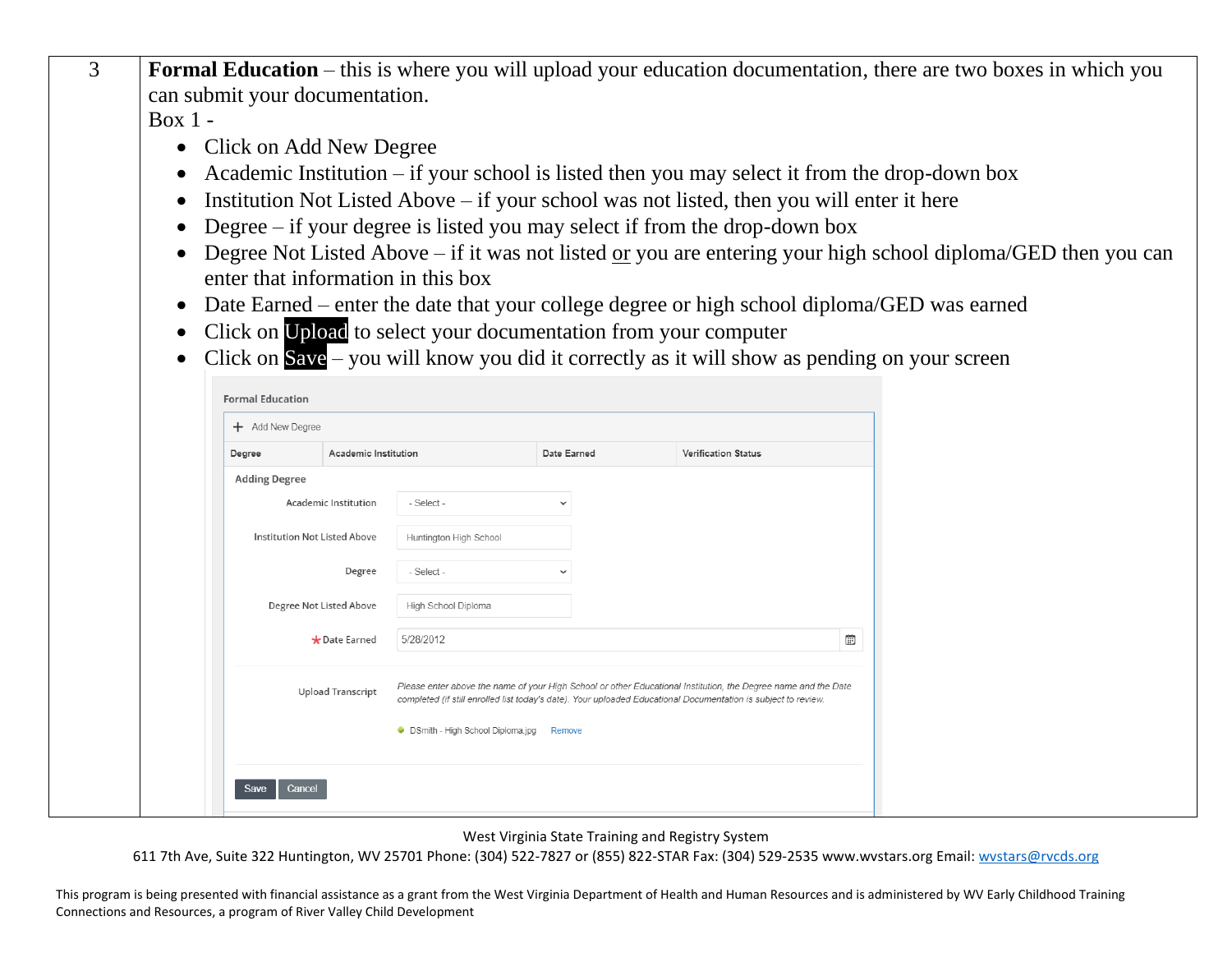## Box  $2-$

- Click on Add New Academic Coursework
- Academic Institution if your school is listed then you may select it from the drop-down box
- Institution Not Listed Above if your school was not listed, then you will enter it here
- Click on Upload to select your documentation from your computer
- Click on Save you will know you did it correctly as it will show as pending on your screen

| <b>Transcript Uploaded</b>          | Academic Institution                           |              | <b>Verification Status</b> |
|-------------------------------------|------------------------------------------------|--------------|----------------------------|
| Add Coursework                      |                                                |              |                            |
| Academic Institution                | Marshall University                            | $\checkmark$ |                            |
|                                     |                                                |              |                            |
| <b>Institution Not Listed Above</b> |                                                |              |                            |
|                                     |                                                |              |                            |
| <b>Upload Transcript</b>            | Your uploaded transcript is subject to review. |              |                            |
|                                     | • DSmith - Marshall Transcripts.jpg            | Remove       |                            |
|                                     |                                                |              |                            |
|                                     |                                                |              |                            |

\*Please Note – for college coursework you must submit a copy of official transcripts, we do not accept college diplomas.

West Virginia State Training and Registry System

611 7th Ave, Suite 322 Huntington, WV 25701 Phone: (304) 522-7827 or (855) 822-STAR Fax: (304) 529-2535 www.wvstars.org Email: [wvstars@rvcds.org](mailto:wvstars@rvcds.org)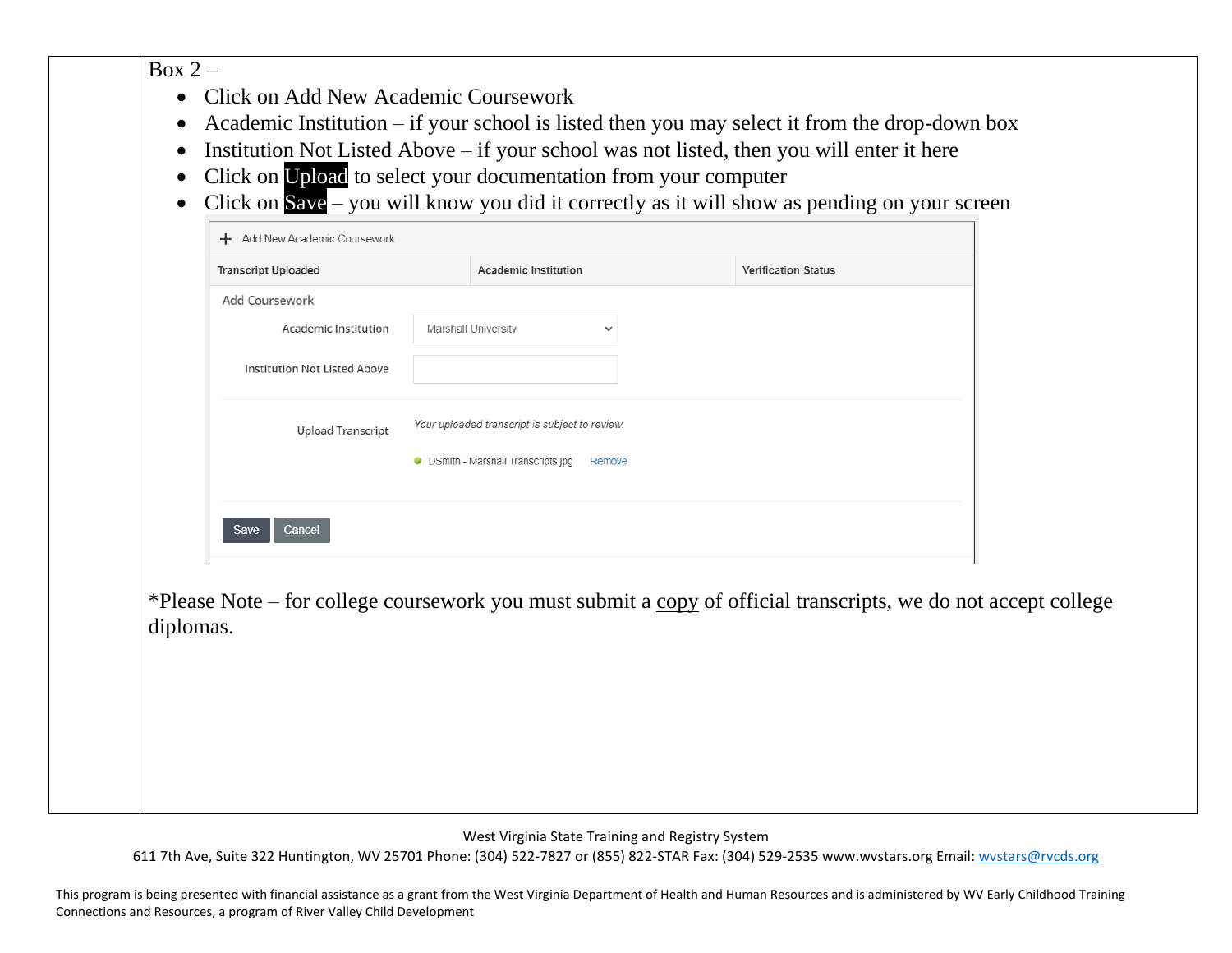| $\overline{4}$ | $\bullet$ | Certificate, CDA Certificate or teaching license.<br>Box $1$ – use this box to submit training certificates<br>• Click on Add New<br>• Click on Upload to select your documentation from your computer<br><b>Professional Development</b> |                                                        |                    | <b>Professional Development</b> – this is where you will submit Non-STARS Training (training that you complete that is<br>not registered with WV STARS, ex. CPR/First Aid, Food Handlers Certification, etc.) forms to have those professional<br>development hours added to your record and certifications/licenses/endorsements such as your Department of Labor<br>Click on $Save$ – you will know you did it correctly as under Verification Status it show as pending |  |
|----------------|-----------|-------------------------------------------------------------------------------------------------------------------------------------------------------------------------------------------------------------------------------------------|--------------------------------------------------------|--------------------|----------------------------------------------------------------------------------------------------------------------------------------------------------------------------------------------------------------------------------------------------------------------------------------------------------------------------------------------------------------------------------------------------------------------------------------------------------------------------|--|
|                |           | $+$ Add New                                                                                                                                                                                                                               |                                                        |                    |                                                                                                                                                                                                                                                                                                                                                                                                                                                                            |  |
|                |           | <b>Course Document</b>                                                                                                                                                                                                                    |                                                        | <b>Upload Date</b> | <b>Verification Status</b>                                                                                                                                                                                                                                                                                                                                                                                                                                                 |  |
|                |           |                                                                                                                                                                                                                                           | Your uploaded course certificate is subject to review. |                    |                                                                                                                                                                                                                                                                                                                                                                                                                                                                            |  |
|                |           | <b>Upload Course</b><br>Certificate:                                                                                                                                                                                                      | • Non STARS Training - Food Handlers.jpg               |                    | Remove                                                                                                                                                                                                                                                                                                                                                                                                                                                                     |  |
|                |           | Save<br>Cancel                                                                                                                                                                                                                            |                                                        |                    |                                                                                                                                                                                                                                                                                                                                                                                                                                                                            |  |
|                |           |                                                                                                                                                                                                                                           |                                                        |                    |                                                                                                                                                                                                                                                                                                                                                                                                                                                                            |  |
|                |           |                                                                                                                                                                                                                                           |                                                        |                    |                                                                                                                                                                                                                                                                                                                                                                                                                                                                            |  |
|                |           |                                                                                                                                                                                                                                           |                                                        |                    |                                                                                                                                                                                                                                                                                                                                                                                                                                                                            |  |

West Virginia State Training and Registry System

611 7th Ave, Suite 322 Huntington, WV 25701 Phone: (304) 522-7827 or (855) 822-STAR Fax: (304) 529-2535 www.wvstars.org Email: [wvstars@rvcds.org](mailto:wvstars@rvcds.org)

This program is being presented with financial assistance as a grant from the West Virginia Department of Health and Human Resources and is administered by WV Early Childhood Training Connections and Resources, a program of River Valley Child Development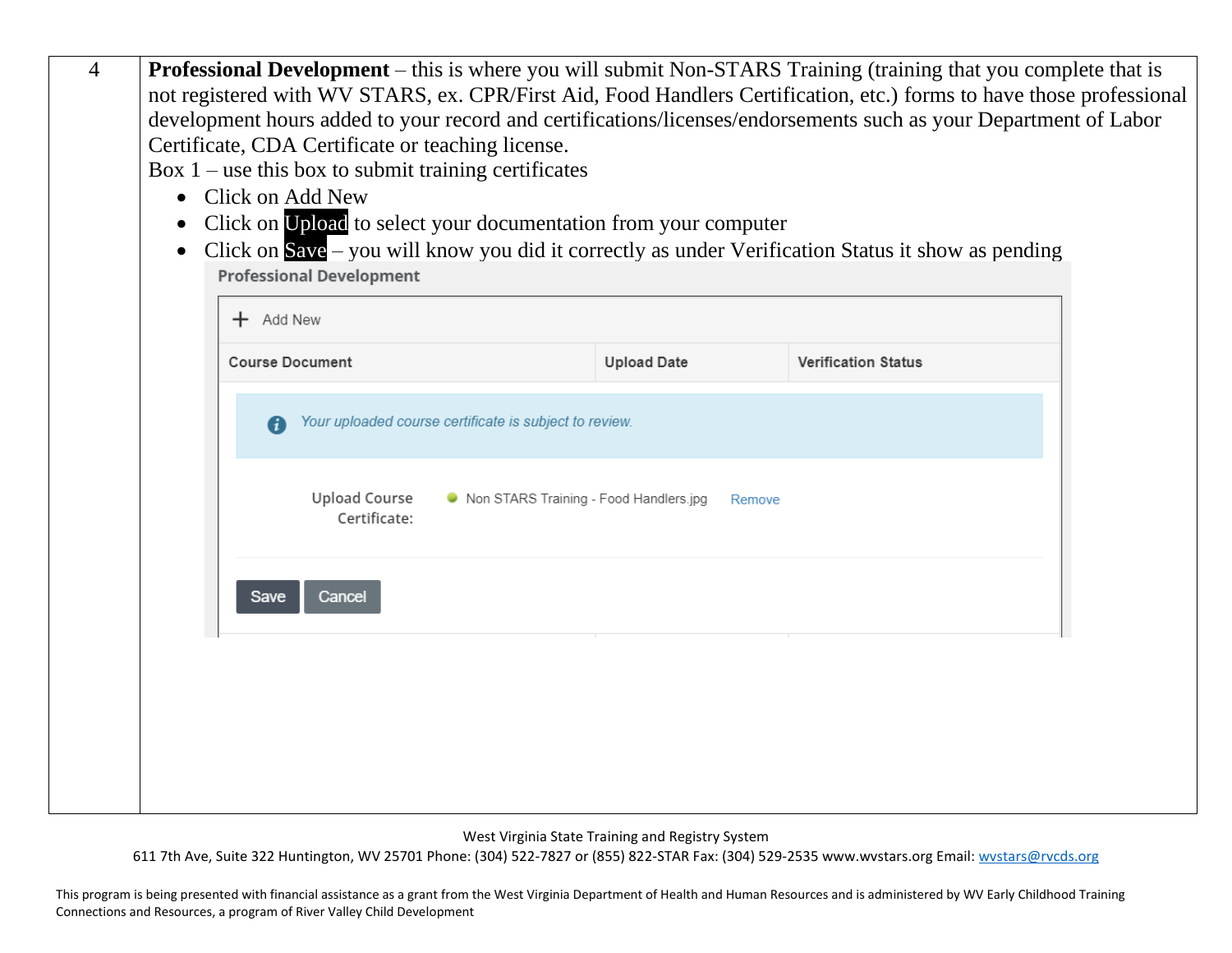Box 2 – use this box to submit your certifications/licenses/endorsements

- Credential/License/Endorsement click on the drop-down box and select your credential, if it is not listed then click on Other.
- Awarded By enter the organization that awarded your credential
- State/Province enter the state that awarded your credential
- Issue Date enter the date that the credential was awarded
- Expiration Date if your credential has an expiration date enter it here, if it does not expire then you will check the box No Expiration
- Click on Upload to select your documentation from your computer
- Click on Save you will know you did it correctly as under Verification Status it will show as uploaded

| Credential / License / Endorsement   Awarded By      |                     |               | State/Province                                    | <b>Issue Date</b> | <b>Expiration Date</b> | <b>Verification Status</b> |
|------------------------------------------------------|---------------------|---------------|---------------------------------------------------|-------------------|------------------------|----------------------------|
| Adding Qualifying Credential / License / Endorsement |                     |               |                                                   |                   |                        |                            |
| * Credential / License /<br>Endorsement:             |                     |               | ACDS Department of Labor Certificate              |                   |                        | $\checkmark$               |
| $\bigstar$ Awarded By:                               | <b>ACDS Program</b> |               |                                                   |                   |                        |                            |
| * State/Province:                                    | West Virginia       |               |                                                   |                   |                        | $\checkmark$               |
| * Issue Date:                                        | 6/23/2017           |               |                                                   |                   |                        | Ê                          |
|                                                      |                     | No Expiration |                                                   |                   |                        |                            |
| <b>Upload Documentation:</b>                         |                     |               | Your uploaded documentation is subject to review. |                   |                        |                            |
|                                                      |                     |               | • DSmith - ACDS DOL Certificate.jpg               | Remove            |                        |                            |
|                                                      |                     |               |                                                   |                   |                        |                            |
| Save<br>Cancel                                       |                     |               |                                                   |                   |                        |                            |

West Virginia State Training and Registry System

611 7th Ave, Suite 322 Huntington, WV 25701 Phone: (304) 522-7827 or (855) 822-STAR Fax: (304) 529-2535 www.wvstars.org Email: [wvstars@rvcds.org](mailto:wvstars@rvcds.org)

This program is being presented with financial assistance as a grant from the West Virginia Department of Health and Human Resources and is administered by WV Early Childhood Training Connections and Resources, a program of River Valley Child Development